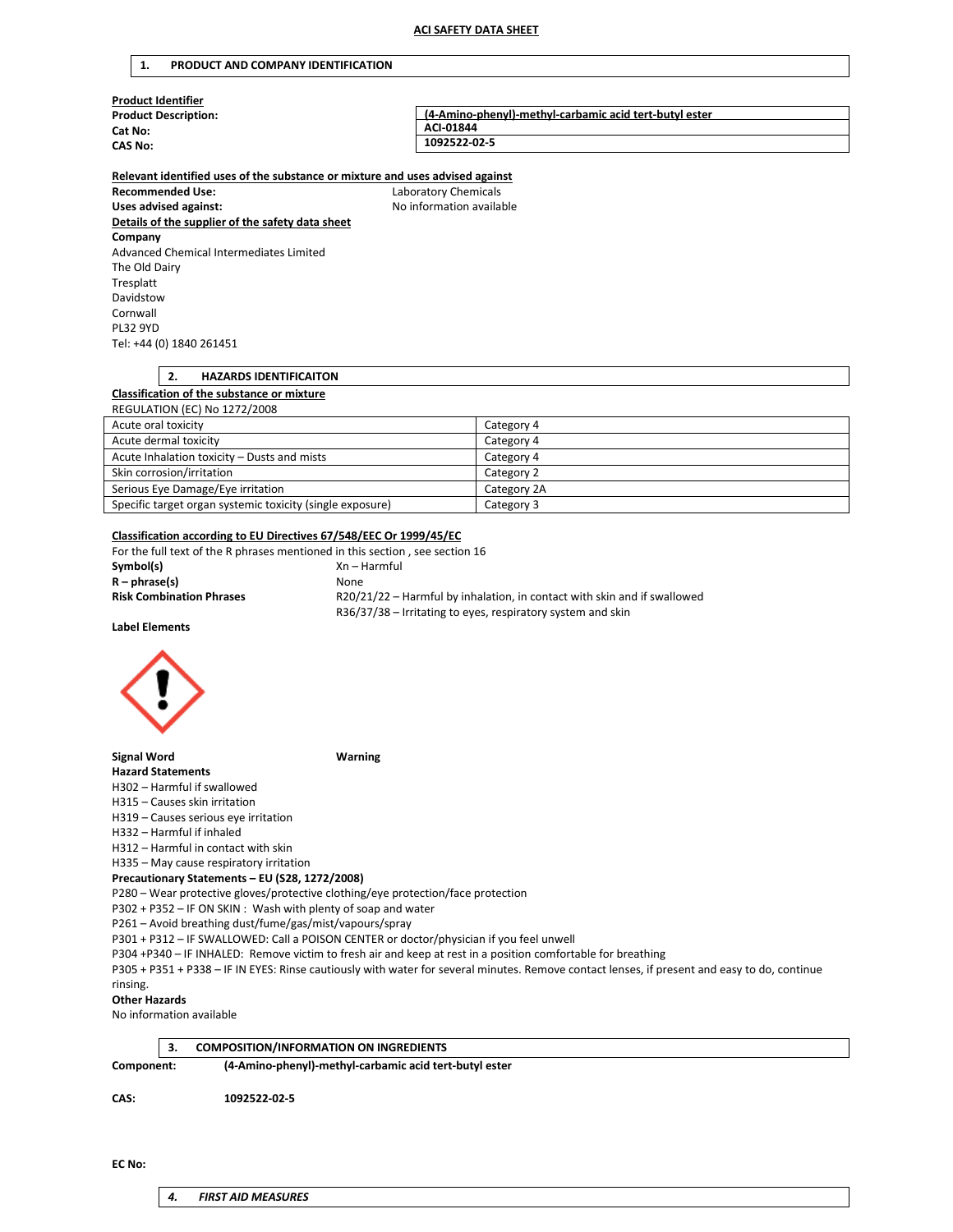### **Description of first aid measures Eye Contact** Rinse immediately with plenty of water, also under the eyelids, for at least 15 minutes, Obtain medical attention **Skin Contact** wash off immediately with soap and plenty of water removing all contaminated clothes and shoes, Obtain medical attention **Ingestion** Clean mouth with water, Obtain medical attention Inhalation **Remove from exposure, lie down.** Move to fresh air if breathing is difficult, give oxygen if not breathg, give artificial respiration, Obtain medical attention

# **5. FIRE-FIGHTING MEASURES**

# **Extinguishing media**

**Suitable Extinguishing Media**

Water spray Carbon dioxide (CO2) Dry chemical foam

**Extinguishing media which must not be used for safety reasons**

# No information available

**Special hazards arising from the substance or mixture**

Thermal decomposition can lead to release of irritating gases and vapours

# **Advice for fire-fighters**

As in any fire, wear self-contained breathing apparatus pressure-demand, MSHA/NIOSH (approved or equivalent) and full protective gear.

|  | -6. | <b>ACCIDENTAL RELEASE MEASURES</b> |
|--|-----|------------------------------------|
|--|-----|------------------------------------|

# **Personal precautions, protective equipment and emergency procedures**

Ensure adequate ventilation

# **Environmental precautions**

Prevent further leakage or spillage if safe to do so

#### **Methods and material for containment and cleaning up**

Sweep up or spillage and collect in suitable container for disposal. Use suitable absorbent if required. Do not let this chemical enter the environment

#### **7. HANDLING AND STORAGE**

#### **Precautions for Safe Handling**

Avoid contact with skin and eyes. Do not breath dust. Do not breath vapours or spray mist. Do not ingest **Conditions for Safe Storage, including and incompatibilities**

Keep in a dry, cool and well-ventilated place. Keep container tightly closed.

# **8. EXPOSURE CONTROLS/PERSONAL PROTECTION**

| <b>Control Parameters</b>                |                          |
|------------------------------------------|--------------------------|
| <b>Exposure limits</b>                   | Not applicable           |
| Derived No Effect Level (DNEL)           | No information available |
| <b>Predicted No Effect Concentration</b> | No information available |
| (PNEC)                                   |                          |
|                                          |                          |

**Exposure Controls Engineering Measures** Ensure adequate ventilation, especially in confined areas. Ensure that eyewash stations

**Personal Protective Equipment**

- 1. **Eye protection Goggles** 
	- **2. Hand protection Protective gloves**
	- **3. Skin and body protection** Wear appropriate protective gloves and clothing to prevent skin exposure
	- **4. Respiratory protection** Follow the OSHA respirator regulations found in 29 CFR 1910.134 OR European Standard
	-

if exposure limits are exceeded or if irritation or other symptoms are experienced.

**Environmental Exposure Controls** No information available

**Hygiene Measures Handle in accordance with good industrial hygiene practice Handle in accordance with good industrial hygiene practice** 

EN 149. Use a NIOSH/MSHA or European Standard EN 149 approved respirator

and safety showers are close to workstation location.

### **9. PHYSICAL AND CHEMICAL PROPERTIES**

| <b>Physical State</b>      | solid      |
|----------------------------|------------|
| Appearance                 | Brown      |
| <b>Boiling Point/Range</b> |            |
| <b>Melting Point/Range</b> |            |
| <b>Flash Point</b>         |            |
| <b>Molecular Formula</b>   | C12H18N2O2 |
| <b>Molecular Weight</b>    | 222.29     |
|                            |            |

# **10. STABILITY AND REACTIVITY**

**Reactivity Chemical Stability** Stable under normal conditions **Possibility of Hazardous Reactions**